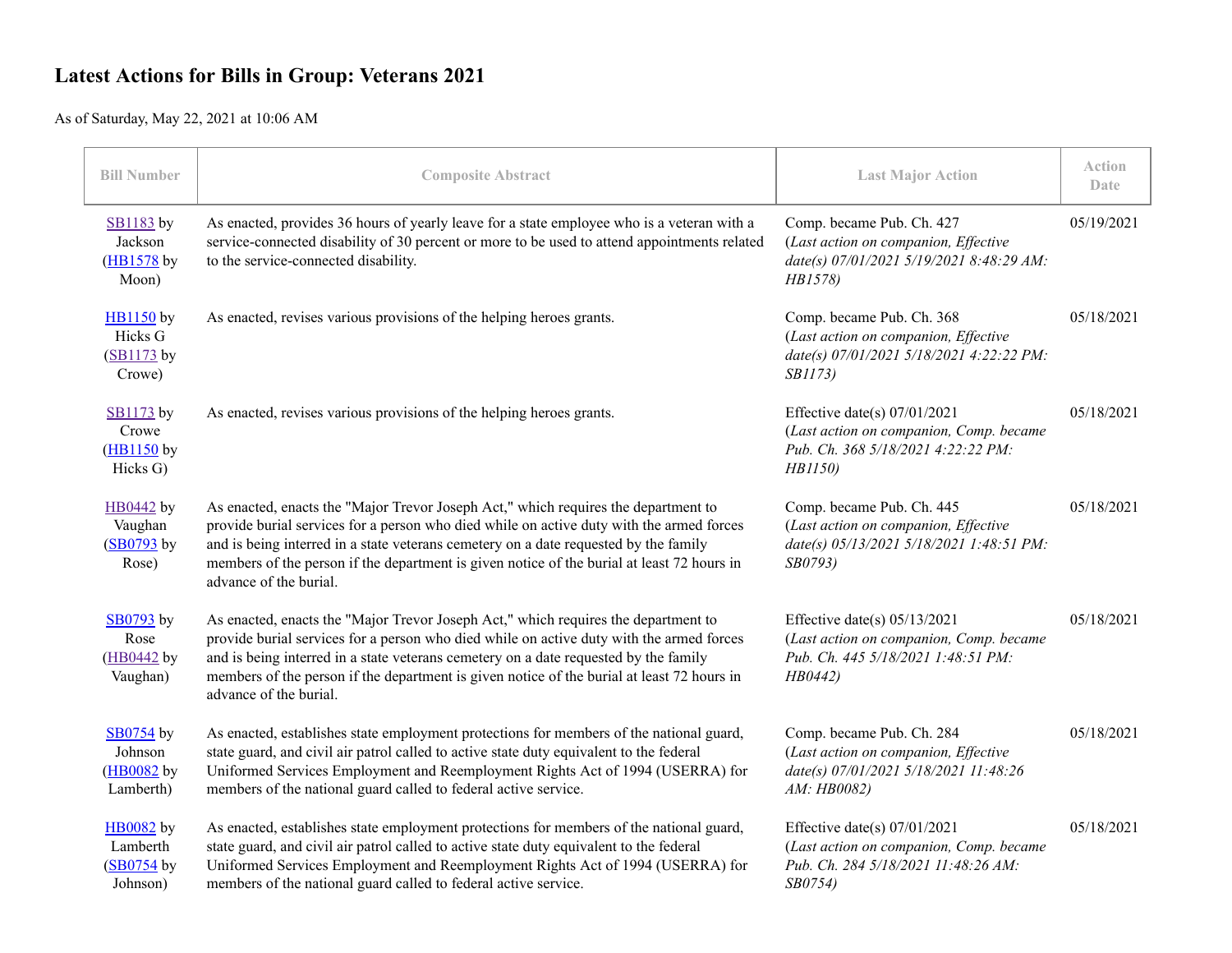| HB0322 by<br>Hodges<br>$(SB0521$ by<br>Briggs)             | As introduced, requires that 100-percent service disabled veterans be offered up to three<br>overnight stays, consisting of up to three days per stay, per year at state parks.                                                                                                                        | Transmitted to Governor for his action.<br>(Last action on companion, Sponsor(s)<br>Added. 5/4/2021 8:23:11 AM: SB0521)                                                                                                                                                 | 05/13/2021 |
|------------------------------------------------------------|--------------------------------------------------------------------------------------------------------------------------------------------------------------------------------------------------------------------------------------------------------------------------------------------------------|-------------------------------------------------------------------------------------------------------------------------------------------------------------------------------------------------------------------------------------------------------------------------|------------|
| SB0262 by<br>Niceley<br>$(HB1594)$ by<br>Towns)            | As introduced, waives the application fee for an enhanced handgun carry permit for retired<br>members of the military who are residents of the state.                                                                                                                                                  | Assigned to General Subcommittee of<br>Senate Finance, Ways, and Means<br>Committee<br>(Last action on companion, Taken off<br>notice for cal in s/c Finance, Ways, and<br>Means Subcommittee of Finance, Ways,<br>and Means Committee 5/3/2021 12:20:40<br>PM: HB1594) | 05/04/2021 |
| $SB0268$ by<br>Yager<br>(HB0346 by<br>Calfee)              | As enacted, adds the NAVPERS-660 honorable discharge certificate to the list of<br>documents that may be submitted by an honorably discharged veteran who requests to have<br>the "veteran" designation on a driver license.                                                                           | Effective date(s) $4/28/2021$<br>(Last action on companion, Comp. became<br>Pub. Ch. 247 5/4/2021 9:54:08 AM:<br>HB0346)                                                                                                                                                | 05/04/2021 |
| HB0346 by<br>Calfee<br>$(SB0268)$ by<br>Yager)             | As enacted, adds the NAVPERS-660 honorable discharge certificate to the list of<br>documents that may be submitted by an honorably discharged veteran who requests to have<br>the "veteran" designation on a driver license.                                                                           | Comp. became Pub. Ch. 247<br>(Last action on companion, Effective<br>date(s) 4/28/2021 5/4/2021 9:54:08 AM:<br>SB0268)                                                                                                                                                  | 05/04/2021 |
| <b>HB0188</b> by<br>Moon<br>(SB0382 by<br>Jackson)         | As enacted, allows members of the United States armed forces and honorably discharged<br>veterans who receive certified occupational training as a member of the United States<br>armed forces to receive equivalent credit toward certain occupational licenses relating to<br>the training received. | Effective date(s) 4/22/2021; 01/01/2022<br>(Last action on companion, Comp. became<br>Pub. Ch. 222 5/3/2021 11:29:27 AM:<br>SB0382)                                                                                                                                     | 05/03/2021 |
| <b>SB0301</b> by<br><b>Briggs</b><br>(HB0327 by<br>Wright) | As introduced, authorizes a county commissioner to participate in a scheduled commission<br>meeting by electronic means if the commissioner is out of the county for work, is dealing<br>with a family or medical emergency, or has been called into military service.                                 | Re-refer to Senate Cal. Comm.<br>(Last action on companion, Taken off<br>notice for cal in s/c Finance, Ways, and<br>Means Subcommittee of Finance, Ways,<br>and Means Committee 4/27/2021 4:41:34<br>PM: HB0327)                                                       | 04/28/2021 |
| HB0327 by<br>Wright<br>$(SB0301$ by<br>Briggs)             | As introduced, authorizes a county commissioner to participate in a scheduled commission<br>meeting by electronic means if the commissioner is out of the county for work, is dealing<br>with a family or medical emergency, or has been called into military service.                                 | Taken off notice for cal in s/c Finance,<br>Ways, and Means Subcommittee of<br>Finance, Ways, and Means Committee<br>(Last action on companion, Re-refer to S.<br>Cal. Comm. 4/28/2021 9:36:46 AM:<br>SB0301)                                                           | 04/27/2021 |
| <b>HB0666</b> by<br>Windle                                 | As introduced, authorizes disabled veterans with quadriplegia to possess and use liquid<br>extract cannabis if certain criteria met and documentation maintained.                                                                                                                                      | Action def. in Criminal Justice Committee<br>to First Calendar of 2022                                                                                                                                                                                                  | 04/21/2021 |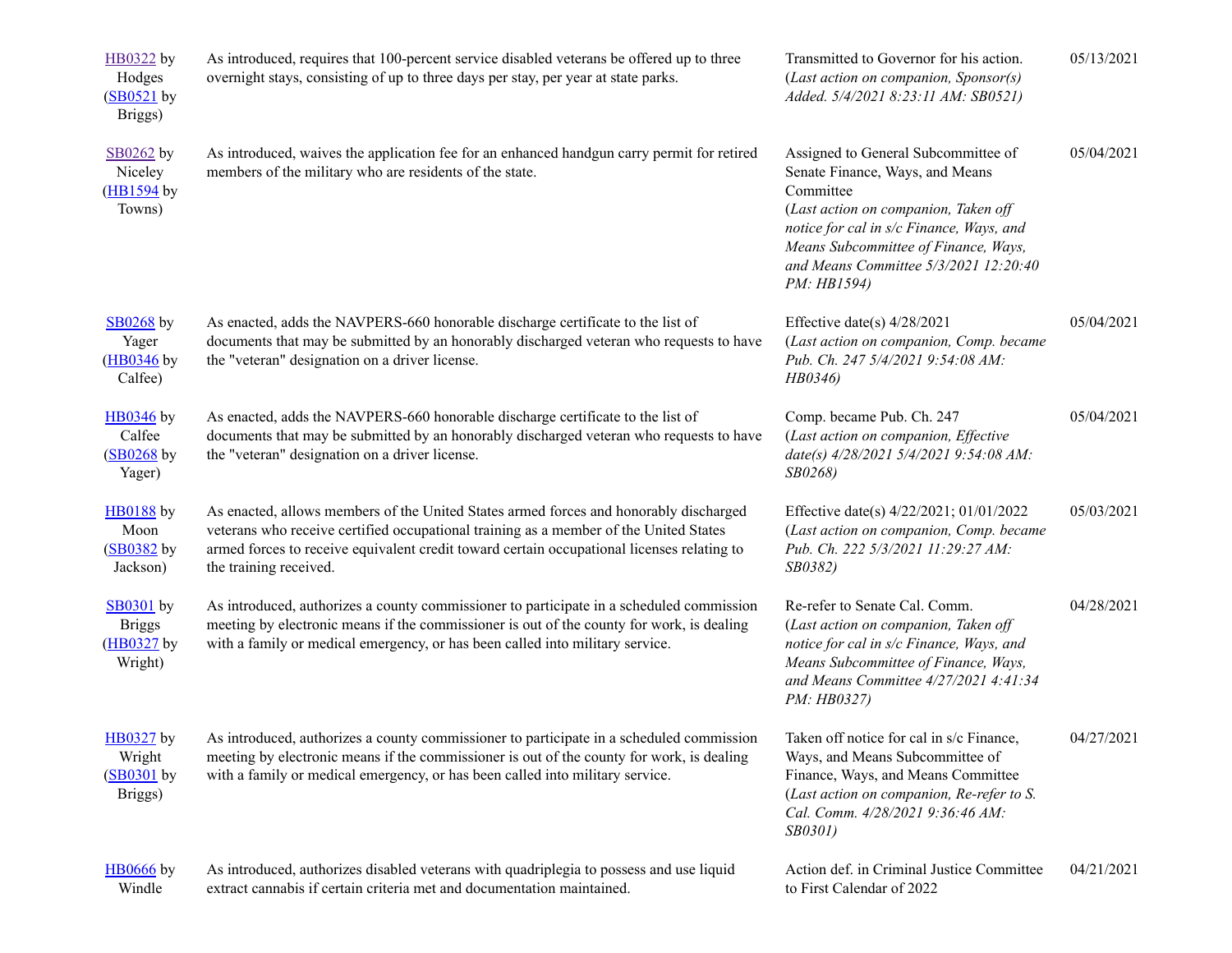| $(SB1493$ by<br>Akbari)                                     |                                                                                                                                                                                                                                                                                                             | (Last action on companion, Action deferred<br>in Senate Judiciary Committee to<br>1/13/2022 4/13/2021 5:31:10 PM:<br><i>SB1493</i> )                                                                                                                                 |            |
|-------------------------------------------------------------|-------------------------------------------------------------------------------------------------------------------------------------------------------------------------------------------------------------------------------------------------------------------------------------------------------------|----------------------------------------------------------------------------------------------------------------------------------------------------------------------------------------------------------------------------------------------------------------------|------------|
| $H$ B0198 by<br>Zachary<br>(SB0294 by<br>Briggs)            | As introduced, extends real property tax reimbursement for disabled veterans to prior tax<br>years covered during the pendency of an appeal to the United States department of veterans<br>affairs for a determination that the veteran has acquired a service-connected permanent and<br>total disability. | Action Def. in s/c Finance, Ways, and<br>Means Subcommittee to First Calendar of<br>2022<br>(Last action on companion, Action deferred<br>in Senate State and Local Government<br>Committee to first calendar of 2022<br>4/14/2021 2:12:15 PM: SB0294)               | 04/21/2021 |
| <b>HJR0003</b>                                              | Proposes an amendment to Article XI, Section 5 of the Constitution of Tennessee, to allow<br>for bingo games conducted by $501(c)(3)$ or $501(c)(19)$ organizations to meet a charitable,<br>not for profit, or community service purpose.                                                                  | Action Def. in s/c Finance, Ways, and<br>Means Subcommittee to Constitutional<br>Amendment Calendar                                                                                                                                                                  | 04/21/2021 |
| <b>SB0817</b> by<br>Yarbro<br>(HB1576 by<br>Thompson)       | As introduced, enacts the "Veterans' Bill of Rights" to help military veterans access jobs,<br>college degrees, health care, and housing.                                                                                                                                                                   | Assigned to General Subcommittee of<br>Senate State and Local Government<br>Committee<br>(Last action on companion, Taken off<br>notice for cal in $s/c$ Departments $\&$<br>Agencies Subcommittee of State<br>Government Committee 3/30/2021 3:07:53<br>PM: HB1576) | 04/14/2021 |
| <b>SB0294</b> by<br><b>Briggs</b><br>(HB0198 by<br>Zachary) | As introduced, extends real property tax reimbursement for disabled veterans to prior tax<br>years covered during the pendency of an appeal to the United States department of veterans<br>affairs for a determination that the veteran has acquired a service-connected permanent and<br>total disability. | Action deferred in Senate State and Local<br>Government Committee to first calendar of<br>2022<br>(Last action on companion, Action Def. in<br>s/c Finance, Ways, and Means<br>Subcommittee to First Calendar of 2022<br>4/21/2021 1:31:39 PM: HB0198)               | 04/14/2021 |
| <b>SB1493</b> by<br>Akbari<br>$(HB0666)$ by<br>Windle)      | As introduced, authorizes disabled veterans with quadriplegia to possess and use liquid<br>extract cannabis if certain criteria met and documentation maintained.                                                                                                                                           | Action deferred in Senate Judiciary<br>Committee to 1/13/2022<br>(Last action on companion, Action def. in<br>Criminal Justice Committee to First<br>Calendar of 2022 4/21/2021 3:56:54 PM:<br>HB0666)                                                               | 04/13/2021 |
| $SB1181$ by<br>Jackson<br>$(HB1520)$ by<br>Hall)            | As introduced, requires new amendments or additions to political party rules to take effect<br>10 business days, instead of 10 days, after being filed with the secretary of state and the<br>coordinator of elections.                                                                                     | Assigned to General Subcommittee of<br>Senate State and Local Government<br>Committee<br>(Last action on companion, Rcvd. from S.,                                                                                                                                   | 04/06/2021 |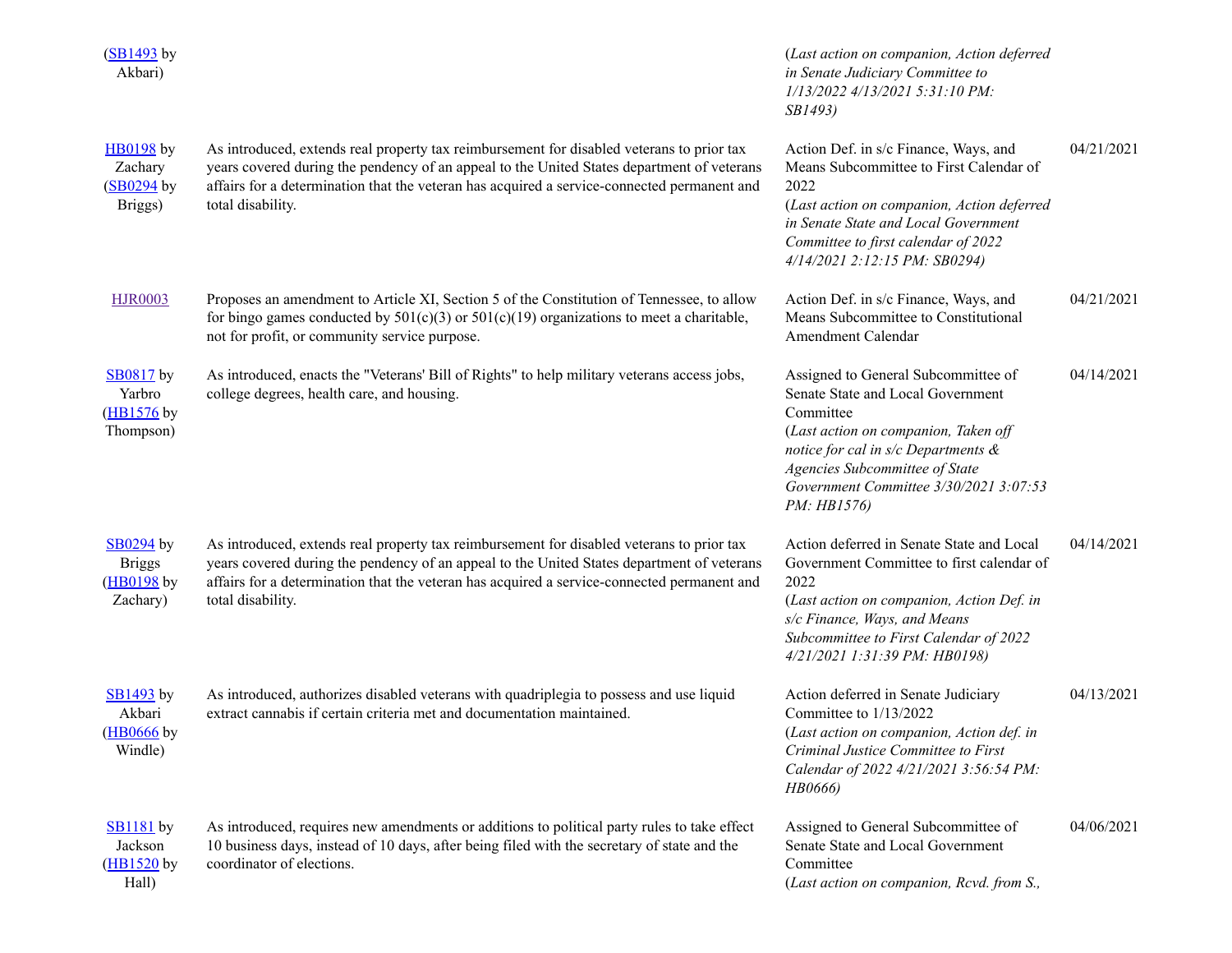|                                                             |                                                                                                                                                                                                                                                                                                                                                        | held on H. desk. 4/14/2021 11:57:00 AM:<br>HB1520)                                                                                                                                                           |            |
|-------------------------------------------------------------|--------------------------------------------------------------------------------------------------------------------------------------------------------------------------------------------------------------------------------------------------------------------------------------------------------------------------------------------------------|--------------------------------------------------------------------------------------------------------------------------------------------------------------------------------------------------------------|------------|
| <b>HB0504</b> by<br>Hodges<br>(SB0390 by<br>Powers)         | As enacted, designates June 12 as "Women's Veterans Day," a day of special observance.                                                                                                                                                                                                                                                                 | Comp. became Pub. Ch. 35<br>(Last action on companion, Effective<br>date(s) 03/23/2021 3/29/2021 11:17:10<br>AM: SB0390)                                                                                     | 03/29/2021 |
| <b>SB0390</b> by<br>Powers<br>(HB0504 by<br>Hodges)         | As enacted, designates June 12 as "Women's Veterans Day," a day of special observance.                                                                                                                                                                                                                                                                 | Effective date(s) $03/23/2021$<br>(Last action on companion, Comp. became<br>Pub. Ch. 35 3/29/2021 11:17:10 AM:<br>HB0504)                                                                                   | 03/29/2021 |
| $H\rightarrow B1520$ by<br>Hall<br>$(SB1181$ by<br>Jackson) | As introduced, requires new amendments or additions to political party rules to take effect<br>10 business days, instead of 10 days, after being filed with the secretary of state and the<br>coordinator of elections.                                                                                                                                | P2C, caption bill, held on desk - pending<br>amdt.<br>(Last action on companion, Assigned to<br>General Subcommittee of Senate State and<br>Local Government Committee 4/6/2021<br>10:33:17 AM: SB1181)      | 03/01/2021 |
| <b>SB1182</b>                                               | As introduced, designates June 12 as "Women Veterans' Day."                                                                                                                                                                                                                                                                                            | Passed on Second Consideration, refer to<br>Senate State and Local Government<br>Committee                                                                                                                   | 02/22/2021 |
| <b>SB1180</b> by<br>Jackson<br>(HB1521 by<br>Hall)          | As introduced, changes, from 30 to 45, the number of days prior to the beginning of a new<br>fiscal year that the Tennessee state veterans' homes board must submit the plan of operation<br>for review and approval to the commissioner of veterans services, the commissioner of<br>finance and administration, and the comptroller of the treasury. | Passed on Second Consideration, refer to<br>Senate State and Local Government<br>Committee<br>(Last action on companion, P2C, caption<br>bill, held on desk - pending amdt. 3/1/2021<br>5:31:56 PM: HB1521)  | 02/22/2021 |
| SB0983 by<br>Powers<br>$(HB1041$ by<br>Sexton C)            | As introduced, reduces from five years to two years the amount of time that a qualified<br>$501(c)(3)$ or $501(c)(19)$ must be continuously operating in this state to qualify for and<br>conduct an annual nonprofit gaming event.                                                                                                                    | Passed on Second Consideration, refer to<br>Senate State and Local Government<br>Committee<br>(Last action on companion, P2C, caption<br>bill, held on desk - pending amdt.<br>2/22/2021 5:48:26 PM: HB1041) | 02/22/2021 |
| <b>SB1511</b>                                               | As introduced, provides that preference must be given to veterans and certain spouses of<br>veterans for invitations to interview as candidates for appointments within state service,<br>rather than for invitations to interview as candidates for appointments or promotion within<br>state service.                                                | Passed on Second Consideration, refer to<br>Senate State and Local Government<br>Committee                                                                                                                   | 02/22/2021 |
| <b>SB1071</b>                                               | As introduced, makes it a violation of the Consumer Protection Act to represent that goods<br>or services are being offered at a price or on terms available only to veterans while offering                                                                                                                                                           | Passed on Second Consideration, refer to<br>Senate Commerce and Labor Committee                                                                                                                              | 02/22/2021 |
|                                                             |                                                                                                                                                                                                                                                                                                                                                        |                                                                                                                                                                                                              |            |